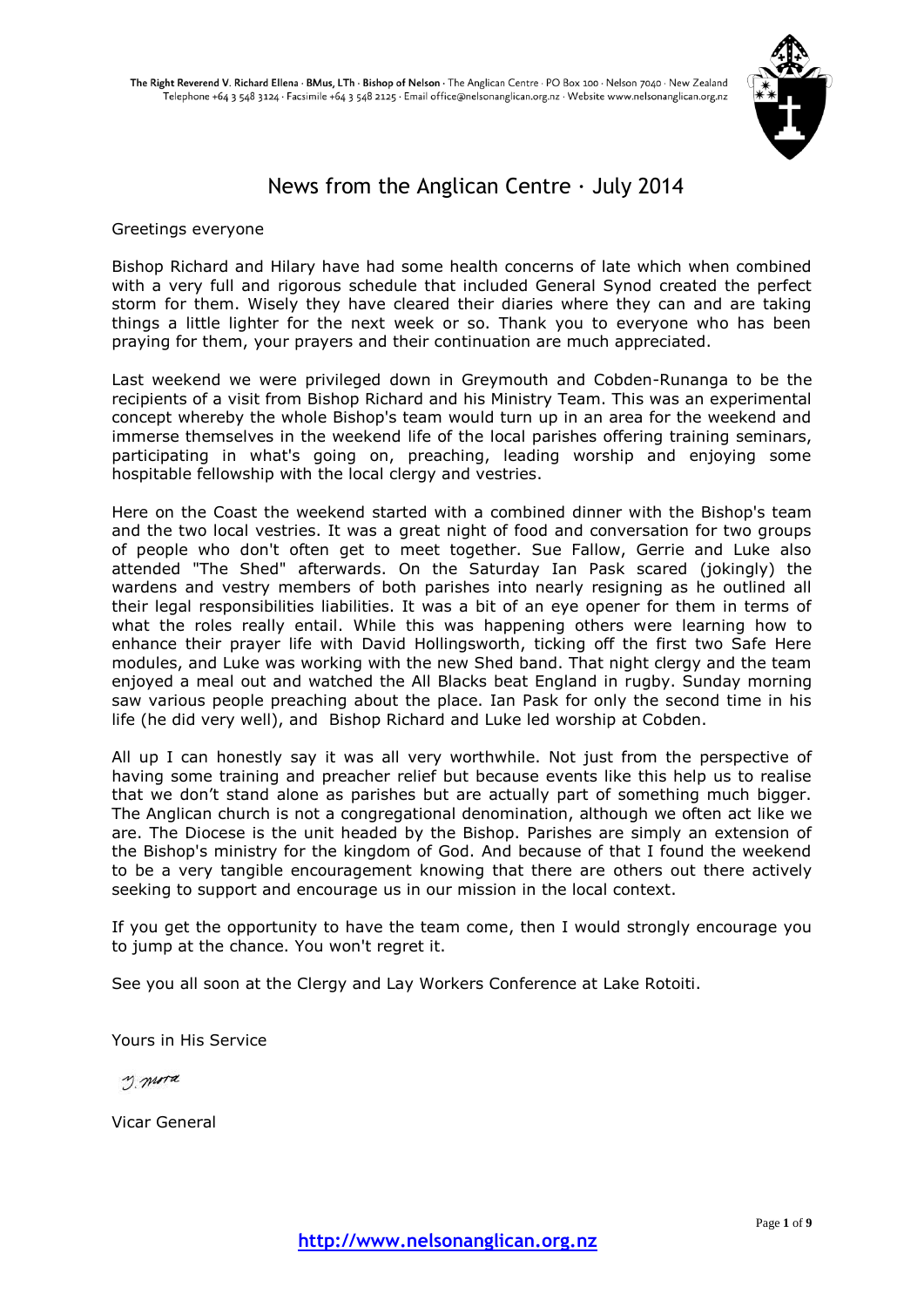PLEASE NOTE - new items or changes appear first

# **FOR YOUR PRAYERS**

- $\triangleright$  Thank you for your continued prayers for Bishop Richard and Hilary as they take time out to recuperate and recover.
- $\triangleright$  For clergy and lay as they gather next week for Clergy Conference

# **EVENTS & NOTICES IN OUR DIOCESE & COMMUNITY**

(refer also to 'Ministry Education' for details of training events coming up)

**Awatere Christian Joint Venture Parish, invites you** to a Service of Deconsecration for St Andrew's Presbyterian Church, **Sunday, 27th July 2014 at 2.30pm** followed by afternoon tea at the Cosy Corner. Please join us as we give thanks for good memories, farewell our beloved church building and look forwards the future. Please let Kate Bristed know if you are attending, for catering purposes. [bristed@gmail.com](mailto:bristed@gmail.com) or 03 575 7209 (St Andrew's will be demolished in August)

**Science v Christianity** – Free public meeting. Hear internationally acclaimed speaker Dr Colin Campbell from Canada. Topic: 'Healing and the new Physics' – Exploring new ways of looking at medical science. Tuesday 22 July @ 7pm at St Christopher's Anglican Church, Weld St, Blenheim. For more information contact Kevin & Sherryl Gwynne Ph 03 577 6507 or [ksgwynne@icloud.com](mailto:ksgwynne@icloud.com)

**Watch and reflect on Te Rongopai** - 200 years of the Gospel in New Zealand, Thursday 7 August at Holy Trinity Richmond, time to be advised.

**Jo Rogers & Marion McChesney (missionaries):** 12 mid-day shared lunch followed by Jo Rogers and Marion McChesney sharing of their time at Msalato College in Tanzania. Thursday 14 August at Holy Trinity Richmond

**Synod** this year will be in Nelson 9-11 October at the Rutherford Hotel, Nelson. Cathedral Synod service will be held evening of the  $9<sup>th</sup>$ . Please note that reports are due by 11 July 2014, and motions by 8 August 2014.

## **SYNOD YOUTH REPS 2014**

We're looking for 2 youth reps per region to represent at our synod this year – expressions of interest must be in to Ian Pask before July 11. If you know of anyone keen or suitable, now is the time to shoulder tap them and encourage them to have an important voice.

**Pastoral and Spiritual Care of Ageing People** - 'Walking on Holy Ground' is a course which looks at some important issues in ageing, pastoral care in our parishes and effective ministry to people in neighbouring rest homes and hospital complexes. The course is being run over two weekends in Nelson (Friday evening & Saturday). Dates: 26 & 27 September and 17 & 18 October 2014. Venue: St Barnabas Church, Stoke. Enquiries to Charles Tyrrell [CharlesT@nelsonanglican.org.nz](mailto:CharlesT@nelsonanglican.org.nz) or contact Anne Russell-Brighty (course leader) at **anne.adrian@xtra.co.nz** Cost \$85. - Course costs could come out of the training budget of the OPMF grants.

**Johanne Lohse Scholarship** – applications open 1 August and close 31 October, for new scholarships to be awarded for tertiary study in 2015. This is open to daughters of current full time ordained Anglican Ministers. Applicants must be aged between 17 and 26. For more information contact Christchurch Diocese, email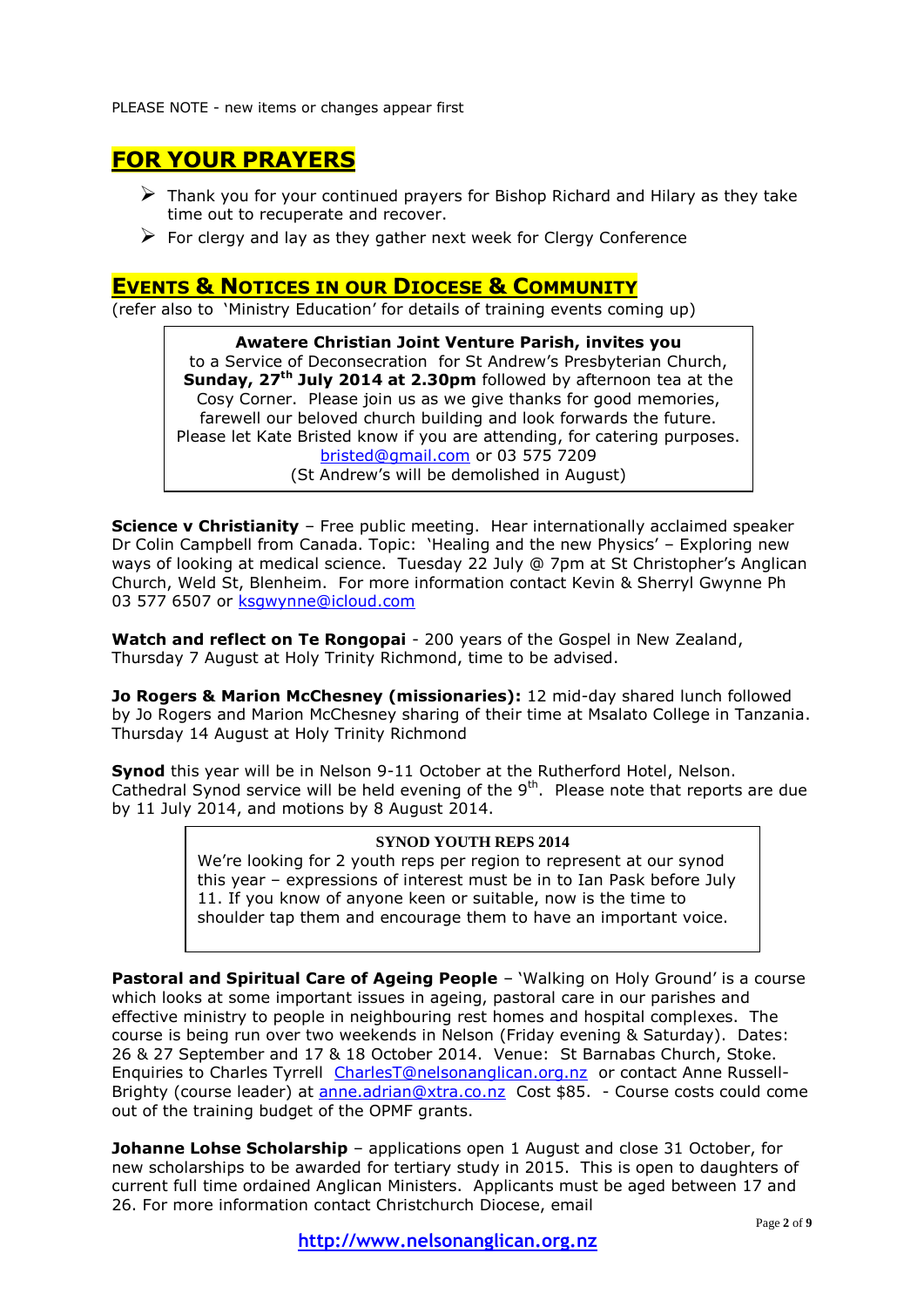[cptfinancemanager@anglicanlife.org.nz](mailto:cptfinancemanager@anglicanlife.org.nz) Or download application form [www.anglicanlife.org.nz](http://www.anglicanlife.org.nz/)

**Messy Church Conference with Lucy Moore (UK founder of Messy Church) – 5-6 August 2014 at St Barnabas, Stoke.** Lucy is coming to New Zealand in August to hold a series of Messy Church conferences and workshops around the country. The Nelson conference will be **Tuesday evening and Wednesday, 5-6 August**. Lucy will be focussing on going deeper in our Messy Churches, exploring discipleship and looking at Messy Church as an expression of church in the  $21^{st}$  century. For more information email Julie on [julie@strandz.org.nz](mailto:julie@strandz.org.nz) or contact Sue Fallow (CFM) at the Anglican Centre office [cfm@nelsonanglican.org.nz](mailto:cfm@nelsonanglican.org.nz)

**Sea Sunday 13 July –** An opportunity to remember the essential part that merchant seafarers play in the economics of this country and around the world. They work often in very difficult and dangerous conditions. A recent study has shown that the thing seafarers lack the most is access to the internet which the Port Nelson Mission provides. There is background information on [www.missiontoseafarers.org](http://www.missiontoseafarers.org/) and [www.mtsportnelson.com](http://www.mtsportnelson.com/) Suggested readings and prayers for Sea Sunday can be found on [www.seasunday.org.](http://www.seasunday.org/) Any financial contributions can be forwarded to the Nelson Diocesan Office for The Mission to Seafarers.

**Social Services Sunday 27 July** - The 2014 Social Services Sunday information is now available on [http://anglicancarenetwork.org.nz/wp-content/uploads/2013/05/Social-](http://anglicancarenetwork.org.nz/wp-content/uploads/2013/05/Social-Services-Sunday-2014.pdf)[Services-Sunday-2014.pdf](http://anglicancarenetwork.org.nz/wp-content/uploads/2013/05/Social-Services-Sunday-2014.pdf) (pdf also attached with this email)

**School of Theology** - Please note that School of Theology (Aug 7 & 8) is **cancelled this year, 2014**. BTC hope to make this a bi-annual event so the next one will be in 2015.

# **MINISTRY EDUCATION**

#### **TRAINING EVENTS CLERGY AND LAY WORKERS CONFERENCE 2014 – JULY 7-9.**

We are all set to go for the conference - please bring, pen, paper and Bible

#### **Timetable:**

#### **Monday 7th July**

4.30pm Drinks (Community Hall ) 5.45pm Dinner — Alpine Lodge *7.15pm Session 1: John Gray* (movie for kids) 8.30pm Closing worship 8.45pm Supper

#### **Tuesday 8th July**

7.30am Breakfast (Community Hall) 9am Worship *9.20am Session 2: John Gray* 10.35am Morning Tea *11am Session 3: John Gray* 12.30pm Lunch (Community Hall) 1.30 Plenary (General Synod Motion 30 and Pastoral Care of those in Same-Sex Relationships) - Bp Richard, Andrew Burgess, Kelly Morgan 3.30m Afternoon Tea Free Time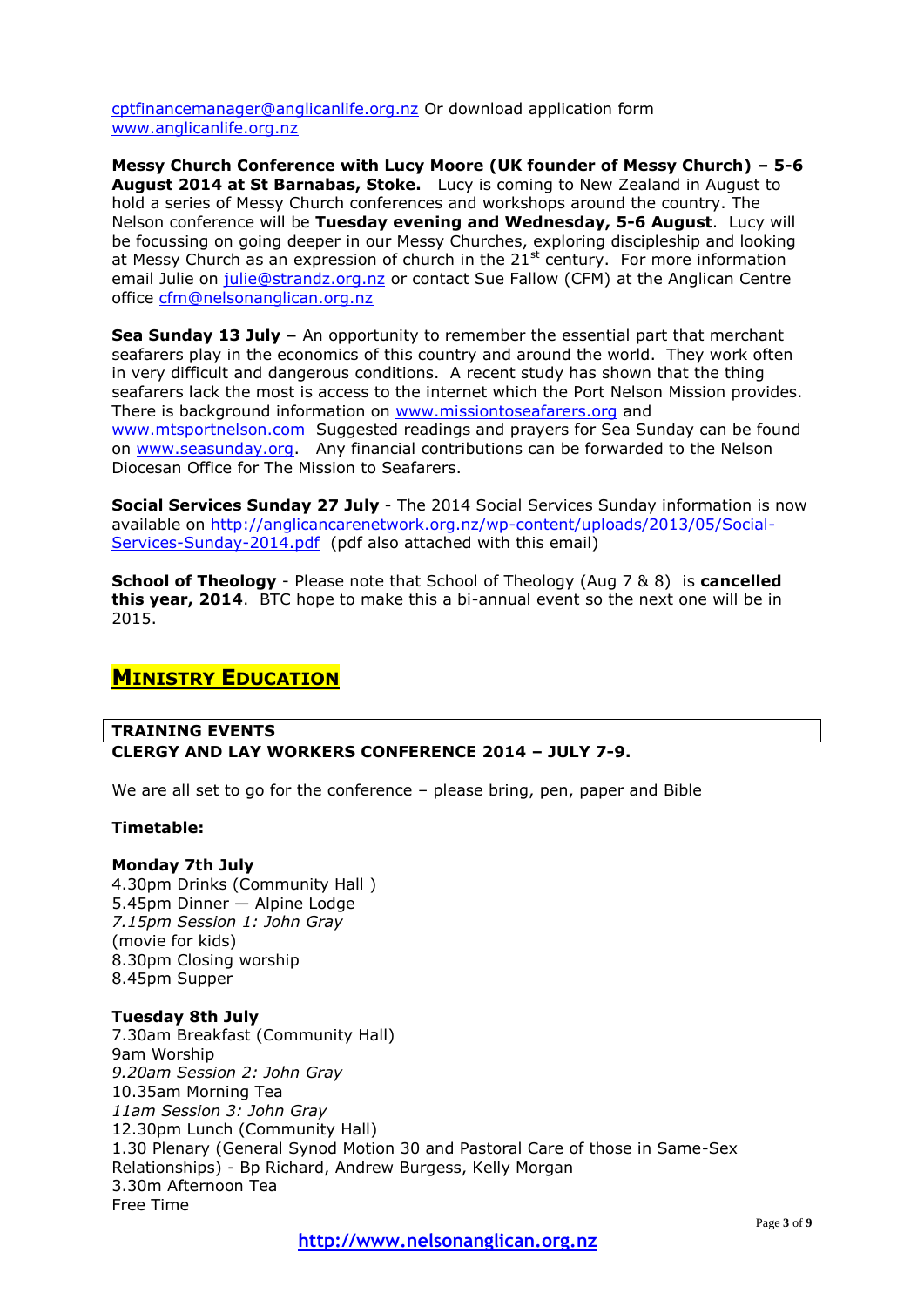5.30 pm Dinner – Alpine Lodge *7pm Session 4 –John Gray* (movie for kids) 8.30pm Closing Worship 8.45pm Supper

## **Wednesday 9th July**

7.30am Breakfast (Community Hall) 9am Worship *9.20am Session 5: John Gray* 10.30am Morning Tea 11 am Worship & Communion 12.00pm Lunch (Community Hall) Depart

## **EQUIP MINISTRY EDUCATION**

I am aware that there may be a misunderstanding about the level that EQUIP is pitched at. I know that BTC is contracted to run Diocesan ministry education but that does not mean that any programme that is run under Ministry Education is at "degree level". EQUIP is part of this Diocesan ministry education and the level is appropriate for anyone to attend to learn about ministry skills.

## **Marlborough: (St Christopher's)**

 **September 13: Unit 7** Bi-Cultural Christianity: Christianity in Aotearoa New Zealand (Core Course).

#### **Nelson/Waimea (St Stephen's Tahunanui)**

**October 18: Unit 7** Bi-Cultural Christianity: Christianity in Aotearoa New Zealand (Core Course).

#### **Mawhera**

- **August 2: Unit 3** The Heart of Worship Westport
- **November 1: Unit 7** Bi-Cultural Christianity: Christianity in Aotearoa New Zealand (Core Course) - Greymouth. **NOTE change of date**

#### **POMD**

There are a number of POMD events coming up that are open to all Clergy. Please note especially the **SafeHere** session on September 25. Included to encourage clergy to attend – which is a requirement after Synod adopted SafeHere last year.

July 24 – Pastoral Issues around Human Sexuality

August 21 - Leadership (Chris Clarke World Vision CEO) September 25 – SafeHERE Units 3 and 4 (Julie Hintz) - **OPEN TO ALL CLERGY** October 23 - No POMD

November 7 – Willowcreek GLS2014 (See below for details) - **OPEN TO ALL CLERGY** November 20-21 – Marae visit (Te Awhina Marae, Motueka)

#### **WILLOWCREEK – GLOBAL LEADERSHP SUMMIT 2014.**

This year Bishop Richard is strongly encouraging all Diocesan clergy to attend the Willowcreek Global Leadership Summit – November 7 from 9am-9pm at the Elim Christian Centre, Main Rd Stoke. The cost is being covered by the diocesan ministry education budget so please make use of this opportunity. To register please follow the instructions below.

Process:<http://willowcreek.org.nz/product/gls-conference-individual-rate/>

- Choose an option: Nelson
- $\bullet$  Click  $+$  if you want more than one, until the correct number is showing
- Add to Cart
- In coupon code box, type **Nelson Anglican**
- Click "Apply Coupon" (If they scroll down, they'll see Order Total =  $$0.00$ )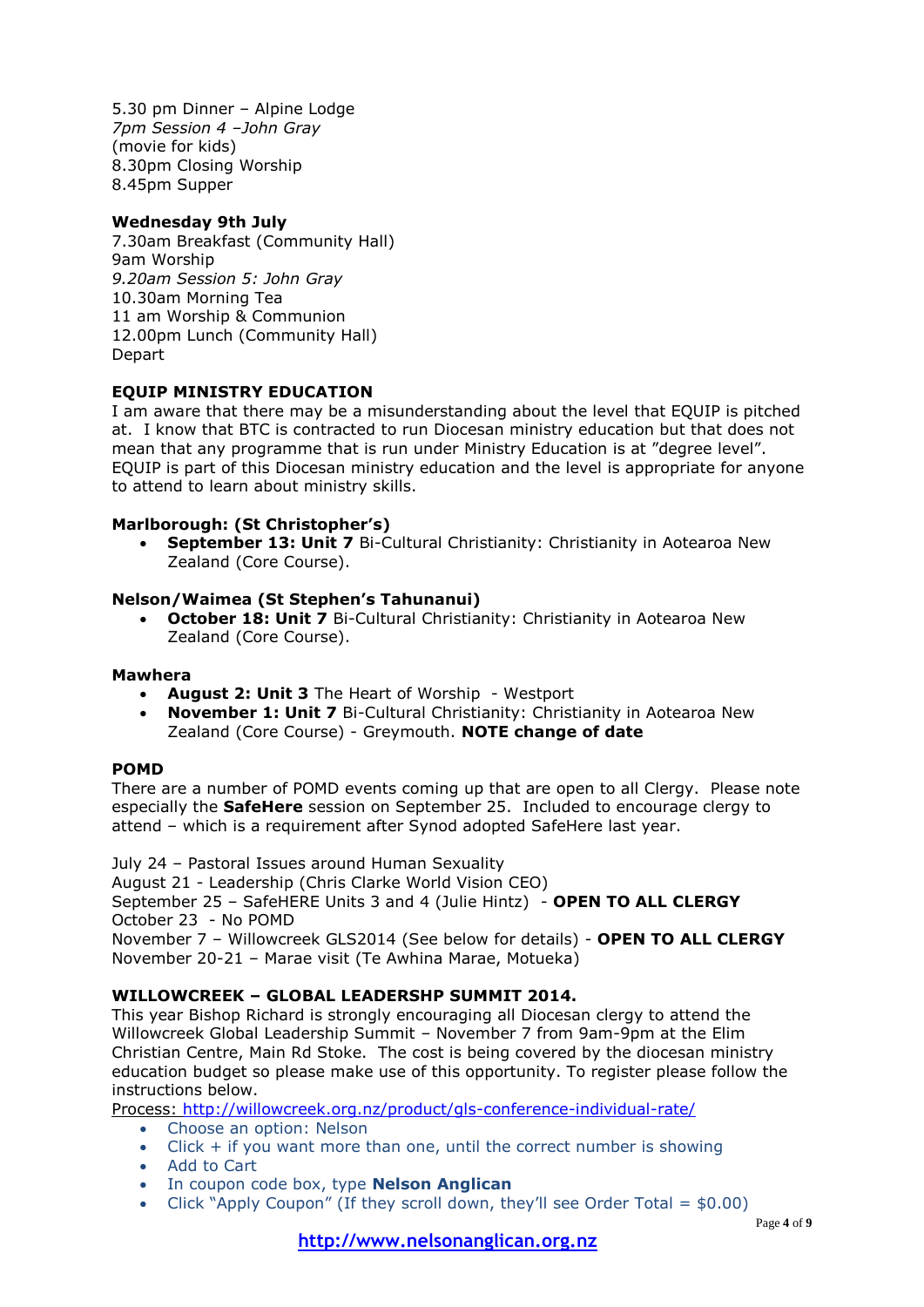- Proceed to Checkout
- Enter details (name etc.). In Additional Registration Details box: enter names and email addresses of any additional people they wish to register.
- Tick that they've read the Terms & Condition.
- · Place Order

## **CLINICAL PASTORAL EDUCATION** (CPE)

It has been decided to move CPE unto 2015. The exact dates have not been set but the course will start soon after Easter and cover the middle 4 months if the year. If you are interested please let me know.

## **MINISTRY APPRENTICESHIP SCHEME**

If you are interested in this for 2015 now is a good time to begin a conversation with me, your vestry and any possible apprentice.

## **COLLABORATIVE MINISTRY CONFERENCE**

Diocese of Auckland, entitled "**Collaborative Ministry: towards a new church**". **Dates:** Monday 28th July to Friday 1st August, 2014

**Venue:** Vaughan Park Anglican Retreat Centre, Long Bay, Auckland

**Cost:** \$750 live-in, or \$550 live-out. For those flying to Auckland we will provide free transport to and from the airport.

Bishop Jim White describes the new course thus:

'For some years we have been running a course for enablers and the constant feedback has been "this is great, and so much of the material is applicable to any ministry setting." So we have further developed our course with some new material and the inclusion of the best material from previous years.

## **IMPORTANT BOOKS FOR 2014**

As we approach the 200th anniversary of the arrival of Christianity these 2 books are important reading – both by Keith Newman.

- *Bible and Treaty: Missionaries among the Maori – a new perspective*. Auckland: Penguin, 2010.
- *Beyond Betrayal: Trouble in the promised land- restoring the mission to Maori*. Auckland: Penguin, 2013.

Also recently released is Allan Davidson, Stuart Lange, Peter Lineham and Adrienne Puckey. *Te Rongopai 1814*. Auckland: General Synod Office, 2014.

#### **RESOURCES**

#### **NEW Resources now available.**

If you know of any good small group resources please let me know so we can update our supply. **EQUIP** DVDs are also available at Holy Trinity, Greymouth and St Christopher's, Blenheim for loan. **Please let your small group leaders know about these resources**.

| <b>NAME</b>                        | <b>TYPE</b>                 | <b>LOCATION</b>              |
|------------------------------------|-----------------------------|------------------------------|
| The Jesus Lifestyle (Alpha - Nicky | Book and DVD (discipleship) | Anglican Centre              |
| Gumball)                           |                             |                              |
| God at Work (Alpha)                | Book and study quide        | Anglican Centre              |
| Prayer Ministry Training (Alpha)   | DVD and training manual     | Anglican Centre              |
| Ministry with the Vulnerable       | <b>DVD</b>                  | Anglican Centre; Bishop      |
| (SafeHere 1 and 2)                 |                             | Sutton Library; Holy Trinity |
|                                    |                             | Greymouth; St                |
|                                    |                             | Christopher's Blenheim       |
| <b>Puzzling Questions</b>          | DVD and book $-6$ week      | Anglican Centre              |
| (www.puzzlingquestions.org.uk)     | course                      |                              |
| Too Busy not to Pray: Slowing down | 4 sessions                  | Anglican Centre              |
| to be with God (Bill Hybels)       | DVD and study quide         |                              |
| Becoming a Contagious Christian    | 6 sessions                  | Anglican Centre              |
| (Mittelberg, Strobel, Hybels)      | DVD and Participants guide  |                              |
| Gospel in Life: Grace changes      | 8 sessions                  | Anglican Centre              |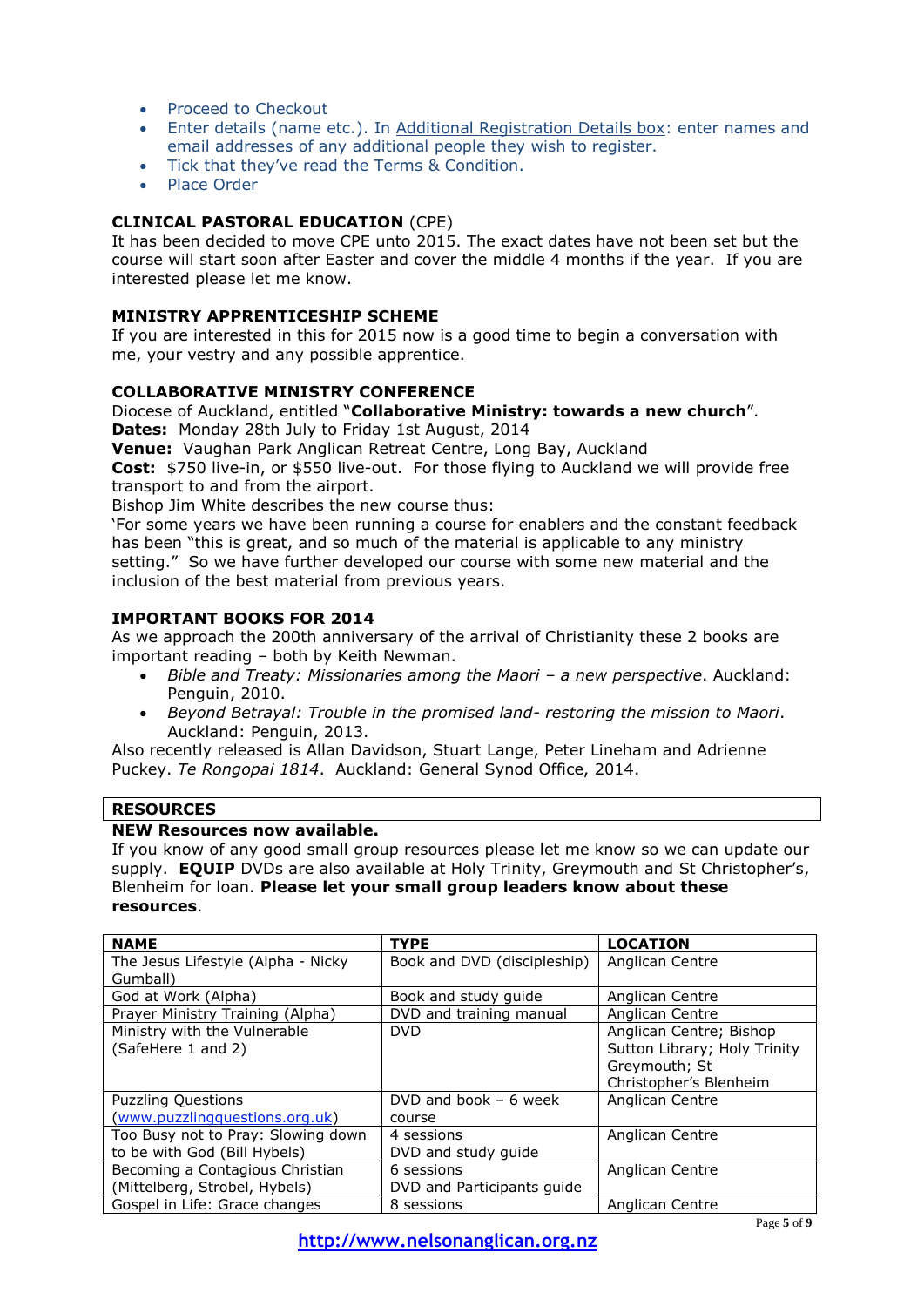| everything (Tim Keller)             | DVD and Study guide        |                              |
|-------------------------------------|----------------------------|------------------------------|
| The Faith Effect: God's love in the | 5 Sessions                 | Anglican Centre              |
| world (World Vision)                | DVD and Participants guide |                              |
| Who do you think you are: Finding   | 9 sessions                 | Anglican Centre              |
| your true identity in Christ (Mark  | DVD and Study guide        |                              |
| Driscoll)                           |                            |                              |
| NLT Video Bible                     | Audio and Text on DVD      | Anglican Centre              |
| <b>ESV Video Bible</b>              | Audio and Text on DVD      | Anglican Centre              |
| "Can we trust the Gospels" and "The | Dr Dirk Jongkind DVD       | Anglican Centre; Bishop      |
| Gospel of Thomas and Gospel of      |                            | Sutton Library; Holy Trinity |
| Judas"                              |                            | Greymouth; St                |
|                                     |                            | Christopher's Blenheim       |
| NIV Video Bible                     | Audio and Text on DVD      | Anglican Centre              |
| Bonhoeffer 4 Studies                | DVD and Study Guide        | Anglican Centre              |
| Te Rongopai                         | Book - essay collection    | Anglican Centre; Bishop      |
|                                     |                            | Sutton Library; Holy Trinity |
|                                     |                            | Greymouth; St                |
|                                     |                            | Christopher's Blenheim       |
| Boundaries in Marriage              | Workbooks to go with DVD   | Anglican Centre              |

#### **Online: via BTC/ Diocesan websites "Resources" sections.**

BTC has now established a platform to make video presentations available at [www.bishopdale.ac.nz/resources.](http://www.bishopdale.ac.nz/resources) Presentations available also include:

- Dr Dirk Jongkind: "Can we trust the Gospels" and "The Gospel of Thomas and Gospel of Judas"
- EQUIP 9: Working with the Vulnerable: SafeHere Units 1 and 2.

Please don't forget that every parish now has a copy of the *Te Rongopai* DVD by Stuart Lange.

God Bless, Graham

# **CHILDREN AND FAMILIES MINISTRY (CFM)**

I have been overwhelmed by the welcome I am receiving in parishes. Thank you. It is great to be able to encourage people in the amazing range of ministries that are being run in so many parishes. A special thank you to vicars for giving up their precious time to talk with me about their individual parish and the community they minister within. I am getting a real feel for the diocese and I am excited by what God may have in store for my ministry.

On the horizon are:

#### **Messy Church Conference-***Tuesday August 5 and Wednesday August 6 at St Barnabas, Stoke.*

I have registration forms and will be sending these to each parish both by electronic means and by snail mail after clergy conference.

**Safe Here Training-** See notes from Gerrie for dates of future 2014 training opportunities. **PLUS** modules 3 & 4 will be run in *Marlborough* on *Saturday*  **November 1.** It is fantastic to see the number of people who are realising just how vital this programme is to the diocese and attending training. Thanks to the 38 people who attended training for modules 1 &2 in just the last 10 days.

## **Year 7 and 8 Camp-** *Pine Valley Outdoor Centre, Marlborough. October 18-19.-* More details will follow shortly.

Sue Fallow

[cfm@nelsonanglican.org.nz](mailto:cfm@nelsonanglican.org.nz) Mobile: 021 884 931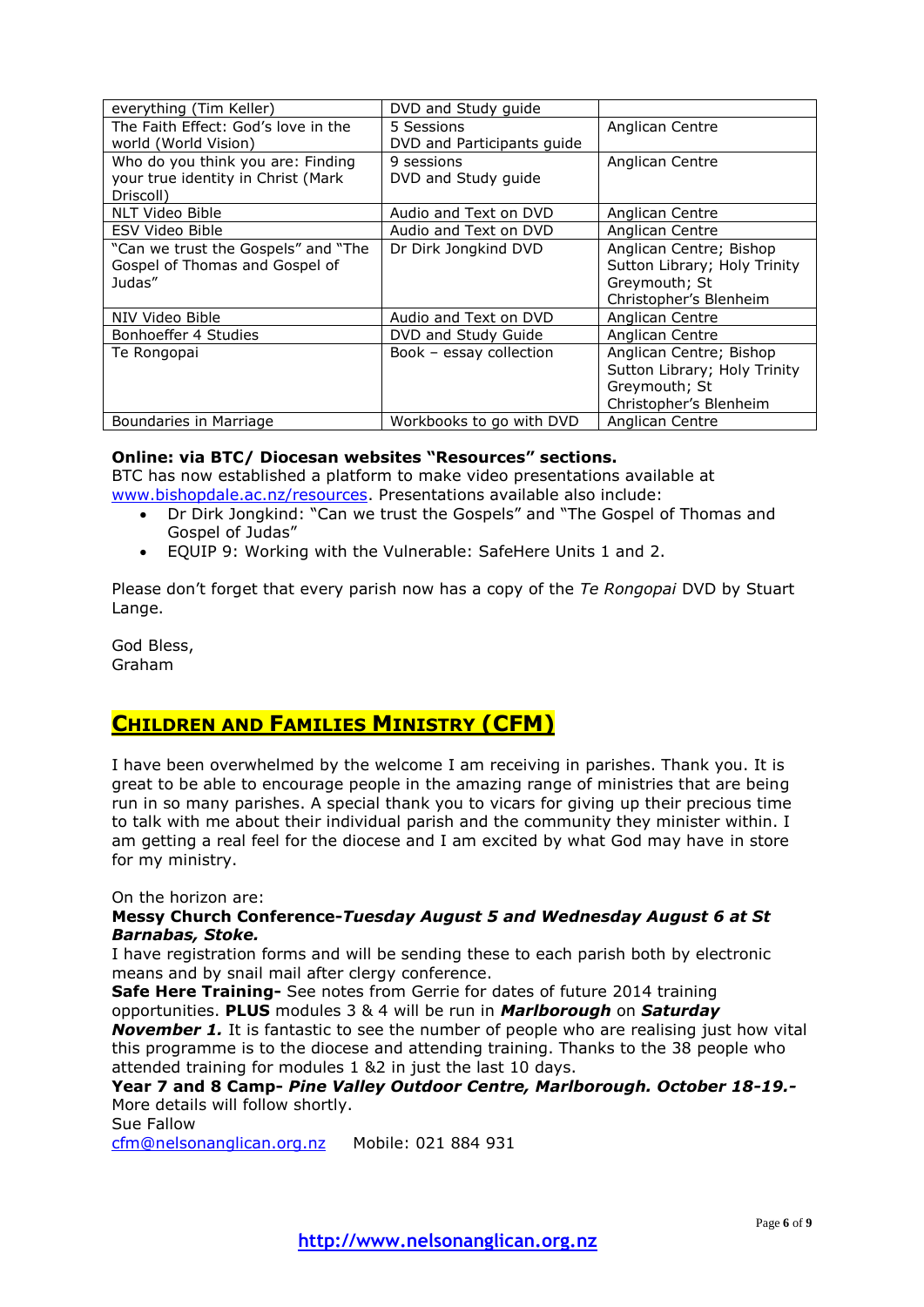# **SOCIAL SERVICES ENABLER**



Dear everyone

- 1. This is my last notice regarding ministry to/with Seniors, as Charles will be returning from sabbatical in time for clergy conference during the first week of the July school holidays. Already arranged is a presentation by Rev Anne Russell-Brighty on Seniors' ministry Friday evening  $26<sup>th</sup>$  and all day Saturday  $27<sup>th</sup>$ September at St Barnabas Stoke. Please let your team know and encourage them to attend. Their expenses are budgeted for in their OPMF funding. RSVP to [CharlesT@nelsonanglican.org.nz](mailto:CharlesT@nelsonanglican.org.nz)
- 2. Please remember also to diary in the dates for Safe Here for yourselves and/or any of your team who have not yet attended modules 1 & 2, which are required for everyone. Dates are:

## **August** 1 at St Barnabas, **Stoke**

#### **6 September** at Nativity, **Blenheim.**

Modules 3 & 4 are on **25 September** in Nelson (For Team Leaders and Co-ordinators or if you wish to upskill) You are a **Team Leader** if you head up the ministry.

**Please get in touch asap if you wish to attend so we can cater for you** or if you have any queries

- 3. As ACCT approaches our busy time with funding rounds for 2015 can I ask you to please get in touch if there are social services outreach ministries you might be considering next year. Your orange coloured laminated office poster or bookmarks have details of all the closing dates or please check the Resources/Grants and Funding section of the Diocesan website. Don't hesitate to give me a call to check out your ideas or eligibility.
- 4. A reminder also that where you have folk in the parish or elsewhere who may need a bit of financial help please do get in touch or complete the generic funding application on the webpage.
- 5. Social Services Sunday is July 27. Resources and liturgy are provided by Anglican Care Network and may be found on the Wellington Diocesan website.

Blessings for all you do in the community in the name of Jesus. Gerrie Mead, Social Services Enabler [Gerrie@nelsonanglican.org.nz](mailto:Gerrie@nelsonanglican.org.nz) 03 5483124 or 0212771504

# **YOUTH COORDINATOR**



**LIVE IN THE LOUNGE** This is a Nelson event in association with World Vision where local artists play at a café for a night of original acoustic music, great coffee and good company. If you've been to an Ambient acoustic lounge gig in the past this will have a familiar vibe. Representing this time are Bryce Wastney, an international recording artist who opened for Guy Sebastian when he played Riwaka and some guy called Luke Shaw. Check the poster out and head along if you're keen. Rumour has it there may be other gigs around the top of the south so stay tuned.

# **THE ABBEY – THE NATIONAL ANGLICAN YOUTH LEADERS**

**EVENT!** The Abbey is happening again this year and we'll look to take a Nelson Diocese crew along again!

For all the happenings, check out the attached newsletter. **Fri 22 – Sun 24 August, \*Open to all youth leaders + year 12-13 leaders**

#### **If you are a youth leader and keen to go, the Nelson Youth Unit will subsidise a standard rego and flights via a group booking Leaders will only be required to pay \$50pp for the weekend (Optional extra \$30pp to upgrade to non-cabin accommodation)**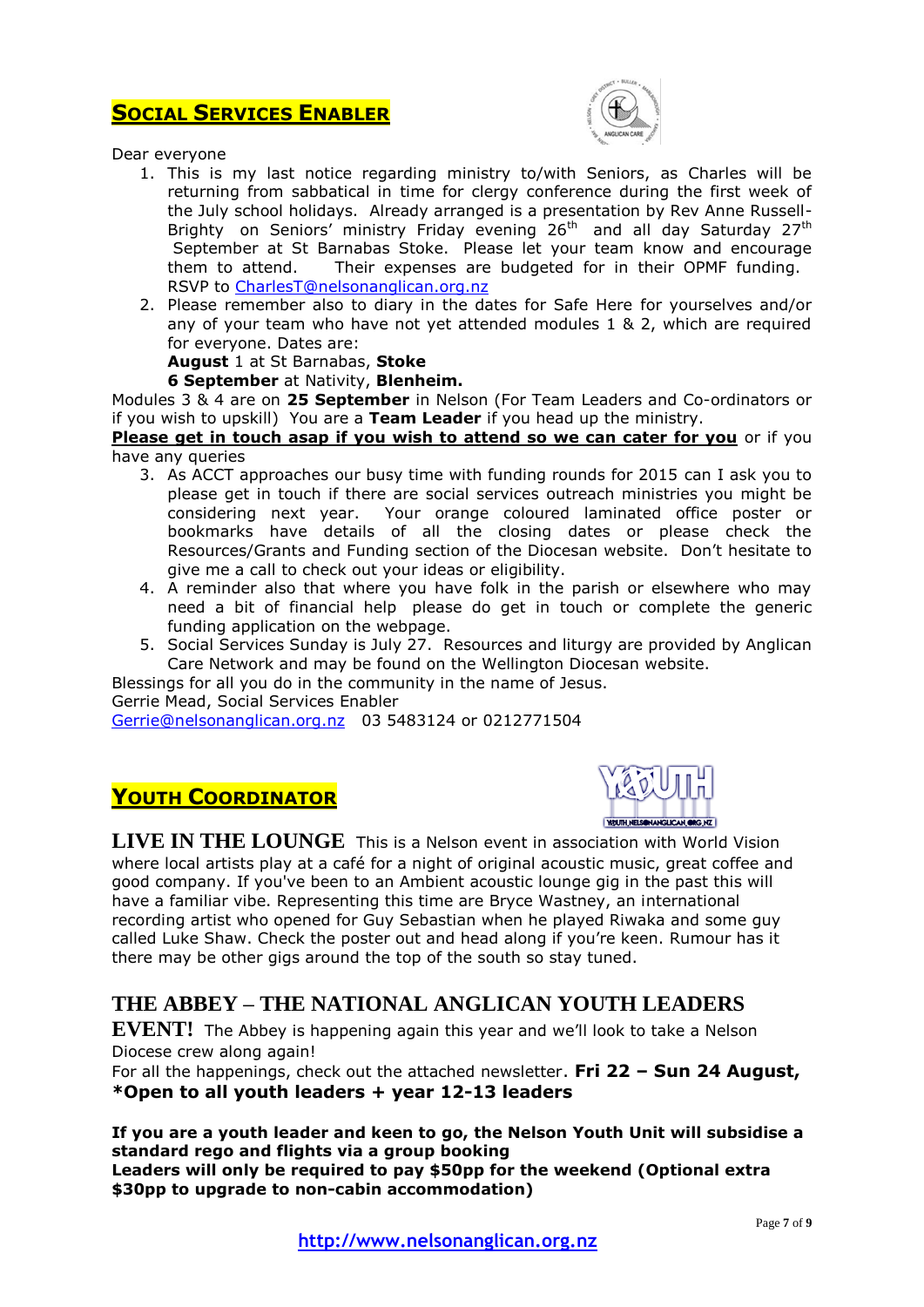#### **All you have to do is confirm your place with Luke as soon as possible and we will give you instructions from there ;) For more details please visit<http://www.anglicanyouth.org.nz/theabbey>**

**RESOURCED!** The national Anglican resource website for youth leaders - they've just released their top 5 youth ministry sites – check out their website <http://www.anglicanyouth.org.nz/>

**BRIDGE VALLEY KIDS CAMP LEADER?** Want to help out as a Bridge Valley kids camp leader? Cliff and the crew have school holidays coming up and as per usual are looking for keen leaders. If you have any quality young people from 14 years old up, with leadership abilities, they'd be interested to hear from you! They're expecting approx. 100-150 kids on site and 30-40 leaders. (see **[www.bridgevalley.co.nz](http://www.bridgevalley.co.nz/)** for info on kids' holiday camps)

## **CALENDAR TERM**

| Jun | 21    | Charge leadership - West coast         |
|-----|-------|----------------------------------------|
| Jun | 26    | Safe here training modules 1+          |
| Jun | 27    | The Abbey youth leader sign up cut off |
| Jul | 05    | Live in the lounge Yaza café Nelson    |
| Jul | 07-09 | Clergy conference, Lake Rotoiti        |

**YOUTH COORDINATOR : LUKE SHAW:** OFFICE +64 035483124 MOBILE +64 0212772186 [Email:youth@nelsonanglican.org.nz](mailto:youth@nelsonanglican.org.nz)

# **GENERAL NOTICES**

**Pilgrimage 2015** – If you would like to visit Archbishop David Moxon and the Anglican Centre in Rome then the opportunity exists. In May 2015 there will be a pilgrimage to Israel, Rome, Assisi and Subiaco. ++David will host the Rome section. The Israel section is hosted by St Georges College in Jerusalem. For more information contact Rev John & Jenny Hornblow [hornblow@ihug.co.nz](mailto:hornblow@ihug.co.nz) Ph: 06 35878254.

**New Zealand Faith Community Nurses Assn, 2014 Annual Conference** – Sustainability of Practice. Will be held at Wellington Cathedral of St Paul, 45 Molesworth St, Thorndon. 11-13 September 2014. Registration fee \$200 conference incl membership fees \$75. Early Bird fee: \$175 by 1 August. For registration form contact [admin.faithnursing@xtra.co.nz](mailto:admin.faithnursing@xtra.co.nz) 

**Annual Vaughan Park Residential Scholarship** – The Governance Board of Vaughan Park Anglican Retreat Centre invites applications for the annual residential scholarships. Applicants may be lay or ordained, will hold a recognised level of tertiary education, be committed to an approved subject of study and able to be resident at Vaughan park for the period of the scholarship. 3-month periods available March-May and July-Sept.

Also being received are applications for **Scholars and Writers Opportunities** for three separate residences of one month each: Feb, June and October 2015.

Applications for the 2015 Scholarships close 4 September 2014. For application and conditions of grant, please contact The Rev John Fairbrother 09 473 2600 [director@vaughanpark.org.nz](mailto:director@vaughanpark.org.nz)

**NZCMS & the 2014 Project** – The year 2014 is a celebration of 25 December 2014 when Samuel Marsden preached arguably the first ever gospel message in Oihi Bay. This event will be celebrated by Christians around NZ in many different ways. They invite you to join in their celebrations - view [www.nzcms.org.nz](http://www.nzcms.org.nz/) for three ways to get involved.